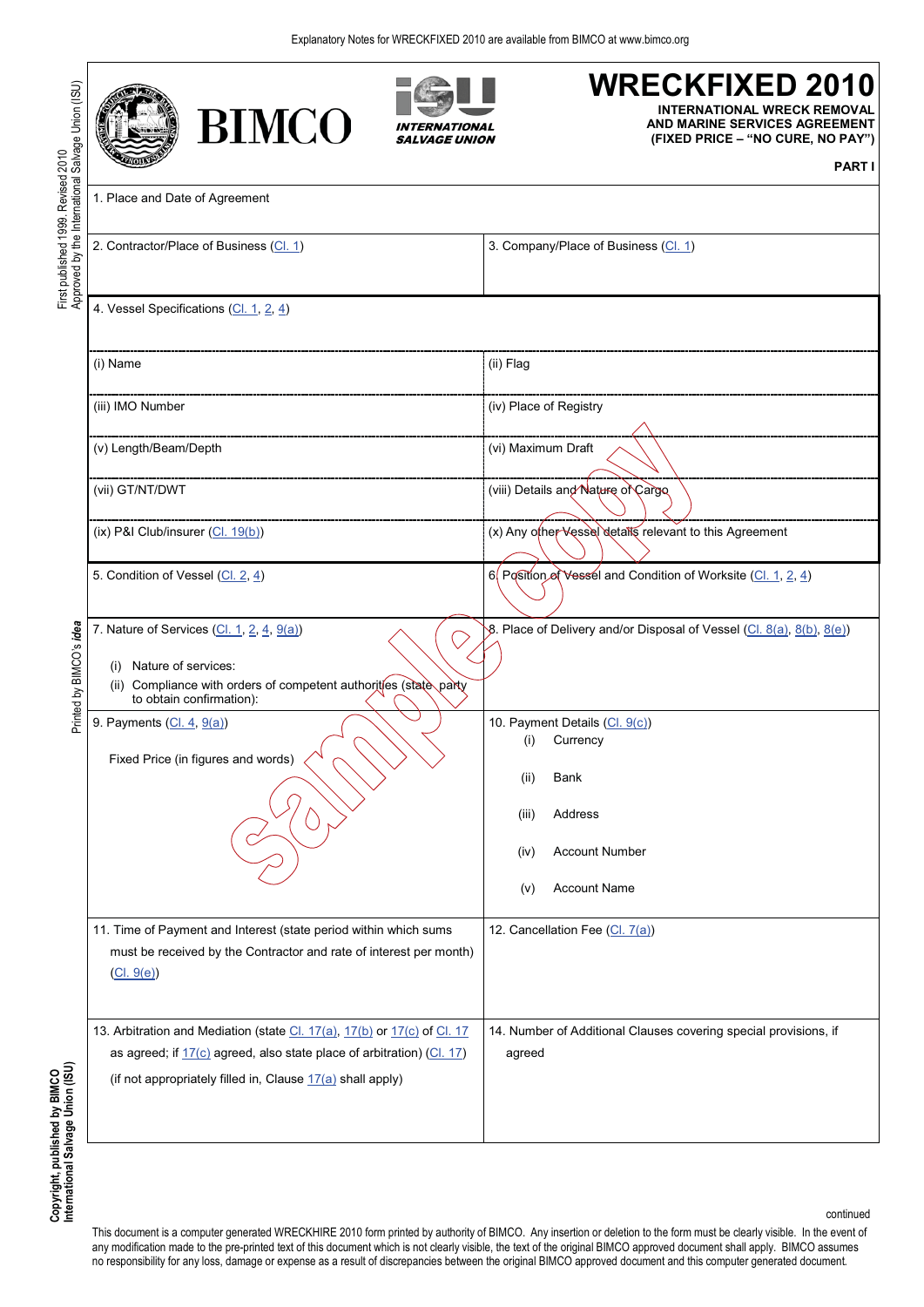It is agreed that this Agreement shall be performed subject to the Terms and Conditions which consist of PART I, including Additional Clauses, if any agreed, and PART II, as well as Annex I (SCHEDULE OF PERSONNEL, CRAFT AND EQUIPMENT), Annex II (METHOD OF WORK AND ESTIMATED TIME SCHEDULE), and Annex III (CONTRACTOR'S DAILY REPORTS) or any other Annexes attached to this Agreement.

In the event of a conflict of terms and conditions, the provisions of PART I including Additional Clauses, if any agreed, shall prevail over those of PART II to the extent of such conflict but no further.

The undersigned warrant that they have full power and authority to sign this Agreement on behalf of the parties they represent.

| Signature (for and on behalf of the Contractor) | Signature (for and on behalf of the Company) |
|-------------------------------------------------|----------------------------------------------|
|                                                 |                                              |
|                                                 |                                              |
|                                                 |                                              |
|                                                 |                                              |
|                                                 |                                              |

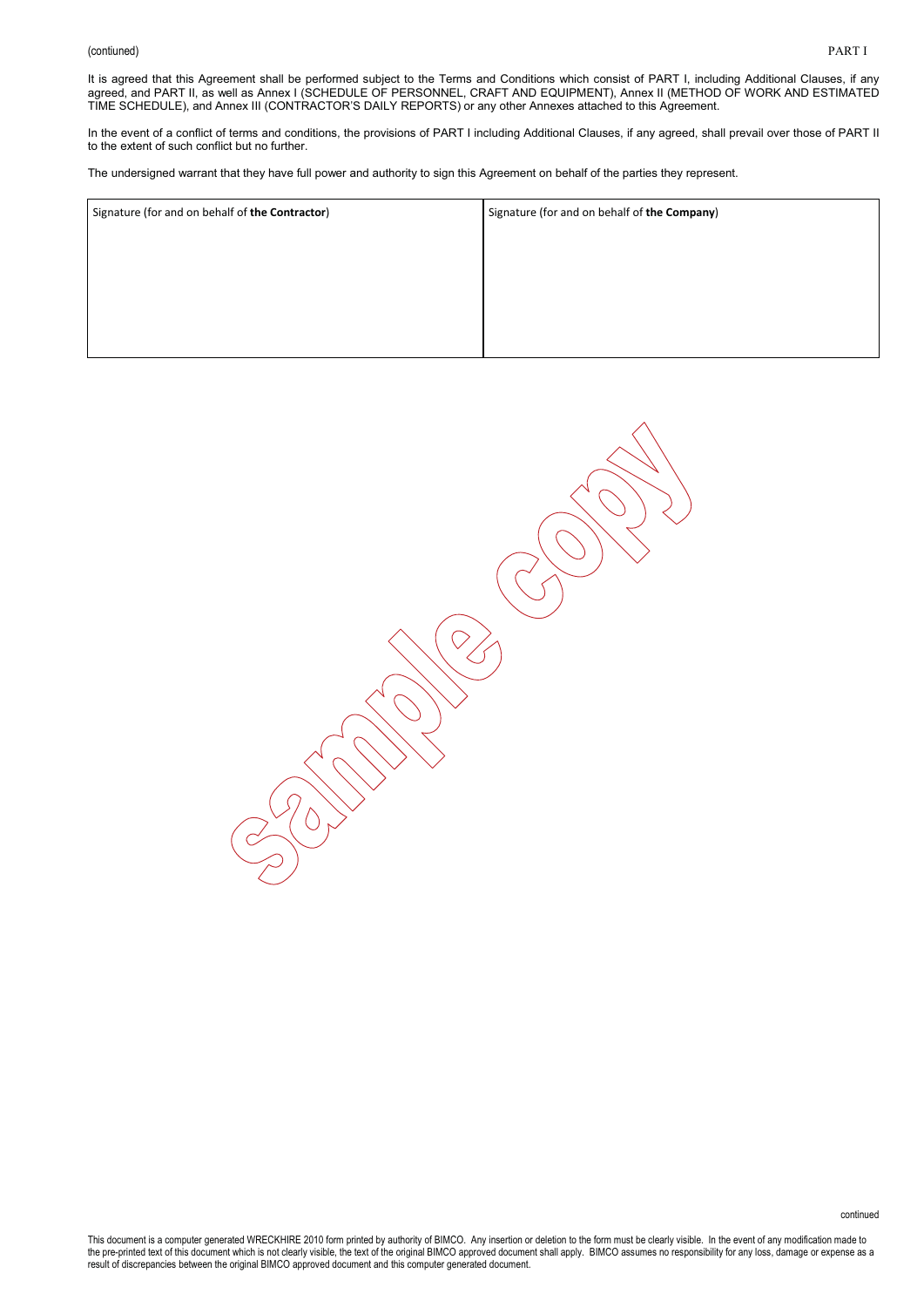| 1. Definitions<br>"Company" means the party stated in <b>Box 3</b> .<br>"Contractor" means the party stated in Box 2.<br>"Services" means the services stated in Box 7.<br>"Vessel" means any vessel, craft, property, or part thereof, of whatsoever nature, including anything contained<br>therein or thereon, such as but not limited to cargo and bunkers, as described in Box 4.<br>"Worksite" means the position of the Vessel stated in Box 6.                                                                                                                                                                                                                                                                                                                                                                                               | 1<br>$\boldsymbol{2}$<br>$\ensuremath{\mathsf{3}}$<br>$\overline{\mathbf{4}}$<br>$\begin{array}{c} 5 \\ 6 \end{array}$<br>$\overline{7}$ |
|------------------------------------------------------------------------------------------------------------------------------------------------------------------------------------------------------------------------------------------------------------------------------------------------------------------------------------------------------------------------------------------------------------------------------------------------------------------------------------------------------------------------------------------------------------------------------------------------------------------------------------------------------------------------------------------------------------------------------------------------------------------------------------------------------------------------------------------------------|------------------------------------------------------------------------------------------------------------------------------------------|
| 2. The Services<br>The Contractor agrees to exercise due care in rendering the Services which shall include, if applicable, the delivery and/or<br>disposal of the Vessel. Insofar as it is not inconsistent with the nature of the Services to be rendered under this Agreement,<br>the Contractor will also exercise due care to prevent and minimise damage to the environment.                                                                                                                                                                                                                                                                                                                                                                                                                                                                   | 8<br>9<br>10<br>11                                                                                                                       |
| The Services shall be rendered under the principle of no cure, no pay.                                                                                                                                                                                                                                                                                                                                                                                                                                                                                                                                                                                                                                                                                                                                                                               | 12                                                                                                                                       |
| The Contractor shall provide the Personnel, Craft and Equipment set out in Annex I of this Agreement which the Contractor<br>deems necessary for the Services based upon the Specifications, Condition and Position of the Vessel and Worksite set out in<br>Boxes 4, 5 and 6.                                                                                                                                                                                                                                                                                                                                                                                                                                                                                                                                                                       | 13<br>14<br>15                                                                                                                           |
| The Contractor's Method of Work and Estimated Time Schedule shall be as described in Annex II, utilising the Personnel, Craft<br>and Equipment described in Annex I.                                                                                                                                                                                                                                                                                                                                                                                                                                                                                                                                                                                                                                                                                 | 16<br>17                                                                                                                                 |
| The Contractor shall consult with the Company if there is any need for substantial change in the Method of Work and/or<br>Personnel, Craft or Equipment. In the event that time does not permit such consultation, or agreement to the proposed<br>change(s) is unreasonably withheld, then the Contractor may proceed with such change(s), subject to any necessary approval<br>of the authorities. (See Clause 4 (Change of Method of Work and/or Personnel, Craft, and Equipment) hereof).                                                                                                                                                                                                                                                                                                                                                        | 18<br>19<br>20<br>21                                                                                                                     |
| The Contractor shall provide the Company or the Company Representative, if in attendance, with daily reports in accordance<br>with Annex III.                                                                                                                                                                                                                                                                                                                                                                                                                                                                                                                                                                                                                                                                                                        | 22<br>23                                                                                                                                 |
| The party identified in $\underline{Box 7(ii)}$ of this Agreement shall be given all reasonable assistance by the other party in connection with<br>obtaining confirmation from the competent authorities that the Company has complied with any orders issued by them.                                                                                                                                                                                                                                                                                                                                                                                                                                                                                                                                                                              | 24<br>25                                                                                                                                 |
| 3. Company Representative<br>If reasonably required by the Contractor a representative of the Company will be available during the performance of the<br>Services with the full authority to act on behalf of the Company                                                                                                                                                                                                                                                                                                                                                                                                                                                                                                                                                                                                                            | 26<br>27<br>28                                                                                                                           |
| In addition, the Company will provide at its sole risk and expense sufficient officers or their equivalents, who are fully<br>conversant with the cargo system and/or layout of the Vessel, and who should be in attendance when reasonably<br>required during the performance of the Services in order to provide advice as and when requested by the Contractor.                                                                                                                                                                                                                                                                                                                                                                                                                                                                                   | 29<br>30<br>31                                                                                                                           |
| 4. Change of Method of Work and/or Personnel, Craft and Equipment<br>The Fixed Price stated in $Box 9$ is based upon the Nature of the Services, as set out in $Box 7$ , Method of Work, and Personnel,<br>Craft and Equipment, as set out in Annéxes I and II, and the Description, Specifications, Position, Condition of the Vessel and<br>the Worksite, as set out in Boxes 4, § and <b>6</b>                                                                                                                                                                                                                                                                                                                                                                                                                                                    | 32<br>33<br>34<br>35                                                                                                                     |
| (a) If before or during the performance of the Services, and without fault on the part of the Contractor, there is a substantial<br>change in the Services, and/of in (the Personnel, Craft and Equipment required to undertake the Services due to any<br>misdescription by the Company or/error in the specification provided by the Company, upon which the Contractor has relied,<br>or a material change in the position and/or condition of the Vessel or the Worksite:                                                                                                                                                                                                                                                                                                                                                                        | 36<br>37<br>38<br>39                                                                                                                     |
| (i) The Contractor shall forthwith give notice in writing thereof to the Company and of the estimated additional costs to effect<br>the Services:                                                                                                                                                                                                                                                                                                                                                                                                                                                                                                                                                                                                                                                                                                    | 40<br>41                                                                                                                                 |
| (ii) Any and all substantial changes to the nature of such Services which are agreed between the Contractor and the Company<br>shall be drafted into a variation order by the Company, which shall be signed by the parties;                                                                                                                                                                                                                                                                                                                                                                                                                                                                                                                                                                                                                         | 42<br>43                                                                                                                                 |
| (iii) The parties shall, without delay, consult each other to reach agreement on the amount of the additional costs to be added<br>to the Fixed Price and any agreement shall be incorporated into the variation order. In the event that the parties are unable<br>to reach agreement on the additional costs within 5 days of the Contractor providing details of the extra costs, either party<br>may terminate the Services under this Agreement, without prejudice to any claim the Contractor may have under this Sub-<br>clause $4(a)$ , provided always that such termination is permitted by the competent authorities. If permission to terminate is<br>not given by the competent authorities, then the Contractor will continue to provide the Services set out in Box 7, without<br>prejudice to his claim for additional remuneration. | 44<br>45<br>46<br>47<br>48<br>49<br>50                                                                                                   |
| (b) If, as a result of a material change in the position and/or condition of the Vessel or the Worksite, subsequent to entering<br>into this Agreement, the Services become easier to perform in terms of the work and/or Personnel, Craft and/or Equipment<br>requirements, then:                                                                                                                                                                                                                                                                                                                                                                                                                                                                                                                                                                   | 51<br>52<br>53                                                                                                                           |
| (i) The Company may, subject to the provisions of Clause 9(b) hereof, seek a reduction in respect of the monies payable<br>pursuant to Clause 9(a) hereof;                                                                                                                                                                                                                                                                                                                                                                                                                                                                                                                                                                                                                                                                                           | 54<br>55                                                                                                                                 |
| (ii) All such material changes which are agreed by the Contractor and the Company shall be drafted into a variation order by<br>the Company, which shall be signed by the parties;                                                                                                                                                                                                                                                                                                                                                                                                                                                                                                                                                                                                                                                                   | 56<br>57                                                                                                                                 |
| (iii) The parties shall, without delay, consult each other to reach agreement on the amount of the costs to be deducted from<br>the Fixed Price and any agreement shall be incorporated into the variation order.                                                                                                                                                                                                                                                                                                                                                                                                                                                                                                                                                                                                                                    | 58<br>59                                                                                                                                 |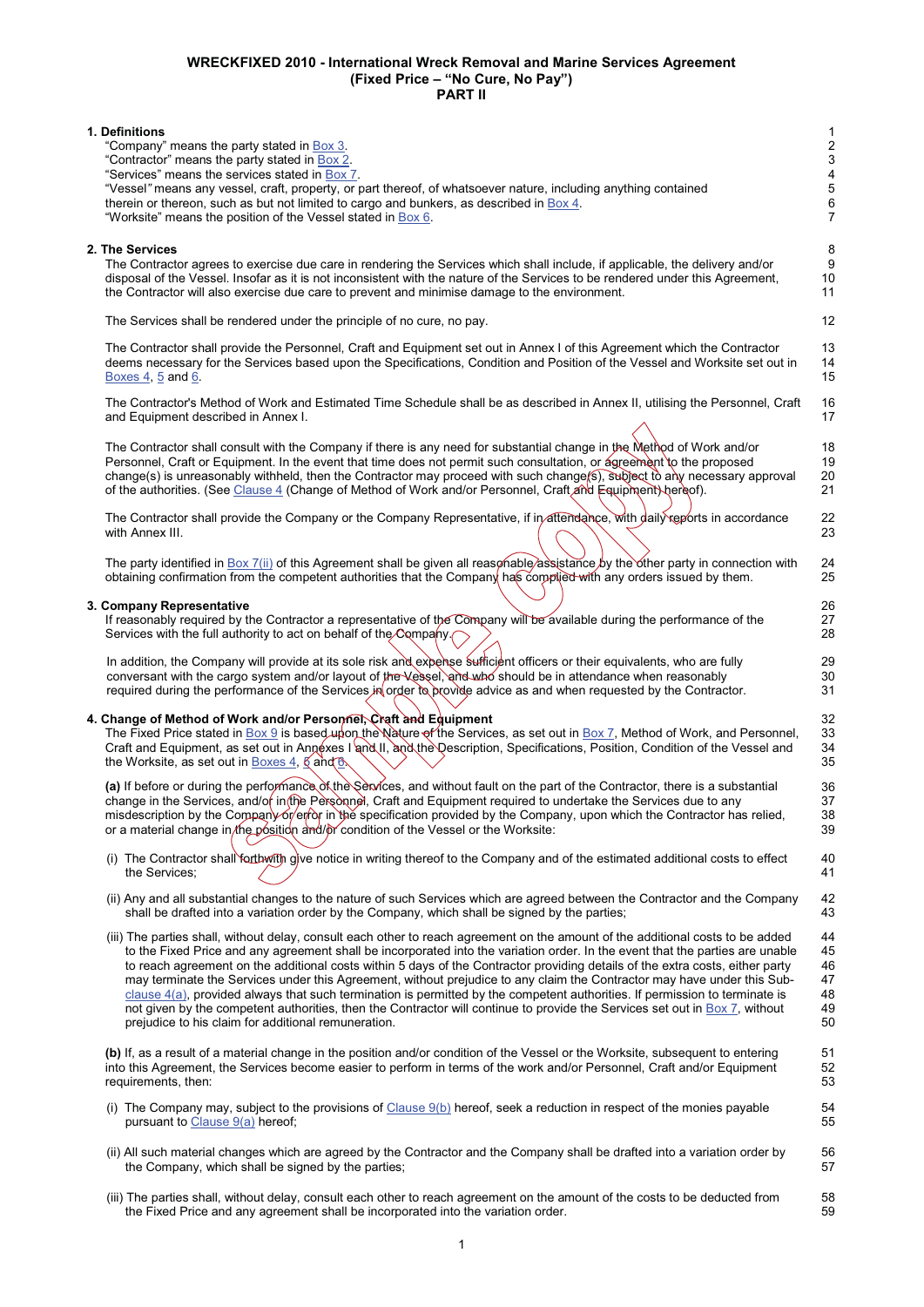| (c) Alternatively either party may refer the matter to expert evaluation in accordance with Clause 16 (Expert Evaluation) or to<br>arbitration or mediation pursuant to Clause 17 (Arbitration and Mediation) for a decision on the reasonableness and quantum<br>of such costs, or the claim by the Company for a reduction in remuneration, which shall be incorporated into the variation order.                                                                                                                                                                                                                                                                                                                                                                       | 60<br>61<br>62                         |
|---------------------------------------------------------------------------------------------------------------------------------------------------------------------------------------------------------------------------------------------------------------------------------------------------------------------------------------------------------------------------------------------------------------------------------------------------------------------------------------------------------------------------------------------------------------------------------------------------------------------------------------------------------------------------------------------------------------------------------------------------------------------------|----------------------------------------|
| In the event the matter is referred either to expert evaluation or arbitration or mediation the Contractor will continue to provide<br>the Services, without prejudice to any claim for an adjustment to the remuneration.                                                                                                                                                                                                                                                                                                                                                                                                                                                                                                                                                | 63<br>64                               |
| 5. Miscellaneous<br>(a) The Company shall arrange and pay for any marking of the Vessel and cautioning required. The Contractor shall arrange<br>and pay for any marking or cautioning required in respect of its own equipment during the Services under this Agreement.                                                                                                                                                                                                                                                                                                                                                                                                                                                                                                 | 65<br>66<br>67                         |
| (b) The Contractor may make reasonable use of the Vessel's machinery, gear, equipment, anchors, chains, stores and other<br>appurtenances during and for the purposes of these Services free of expense but shall not unnecessarily damage, abandon or<br>sacrifice the same or any property which is the subject of this Agreement.                                                                                                                                                                                                                                                                                                                                                                                                                                      | 68<br>69<br>70                         |
| (c) Subject to approval of the Company which shall not be unreasonably withheld, and subject to it being permitted by the<br>competent authorities, the Contractor shall be entitled to remove, dispose of or jettison cargo, or parts of the Vessel, or<br>equipment from the Vessel if such action is considered by the Contractor to be reasonably necessary to perform the<br>Services under this Agreement.                                                                                                                                                                                                                                                                                                                                                          | 71<br>72<br>73<br>74                   |
| (d) The Company will use its best endeavours to provide the Contractor with such plans and drawings of the Vessel, cargo<br>manifests, stowage plans, etc., and such other information as the Contractor may reasonably require for the performance of<br>the Services.                                                                                                                                                                                                                                                                                                                                                                                                                                                                                                   | 75<br>76<br>77                         |
| 6. Permits<br>All necessary licences, approvals, authorisations or permits required to undertake and complete the Services without let or<br>hindrance shall be obtained and maintained by the Contractor (see Clause $10(e)$ ). The Company shall provide the Contractor<br>with all reasonable assistance in connection with the obtaining of such licences, approvals, authorisations or permits                                                                                                                                                                                                                                                                                                                                                                       | 78<br><b>79</b><br>80<br>81            |
| 7. Termination<br>(a) The Company may terminate this Agreement at any time prior to commencement of mobilisation of either the Personnel or<br>the Craft or the Equipment identified in Annex I, whichever may be the first / upon payment of the Cancellation Fee set out in<br>Box 12.                                                                                                                                                                                                                                                                                                                                                                                                                                                                                  | 82<br>83<br>84<br>85                   |
| (b) The Contractor, with the agreement of the Company, which shall not be unreasonably withheld, may terminate this<br>Agreement without any further liability if completion of the Services or any agreed change of work under Clause 4 (Change<br>of Method of Work and/or Personnel, Craft and Equipment) hereof, utilising the Personnel, Craft and Equipment set out in<br>Annex I, or any amendment thereto, becomes technically $\alpha$ physically impossible.                                                                                                                                                                                                                                                                                                    | 86<br>87<br>88<br>89                   |
| 8. Delivery and/or Disposal<br>(a) If applicable, the Vessel shall be accepted forthwith and taken over by the Company or its duly authorised representative at<br>the Place of Delivery indicated in Box 8. References to delivery or the Place of Delivery shall include disposal or the Place of<br>Disposal, if applicable.                                                                                                                                                                                                                                                                                                                                                                                                                                           | 90<br>91<br>92<br>93                   |
| The Place of Delivery and/or Disposal shall always be safe and accessible for the Contractor's own or hired-in craft and the<br>Vessel to enter and operate in and shall be a place where the Contractor is permitted by governmental or other authorities to<br>deliver and/or dispose of the Vessel.                                                                                                                                                                                                                                                                                                                                                                                                                                                                    | 94<br>95<br>96                         |
| In the event the Vessel is not accepted for thivith by the Company all costs incurred by the Contractor from the moment of<br>tender for delivery shall/be for the account of the Company. However, in the event that delivery is prevented or delayed<br>by action of governmental or other authorities, even if outside the control of the Contractor, all costs necessarily incurred by<br>the Contractor from the moment of the tender for delivery shall be for the account of the Contractor.                                                                                                                                                                                                                                                                       | 97<br>98<br>99<br>10 <sub>C</sub>      |
| (b) If it is considered by the Contractor to be impossible or unsafe for the Vessel to be delivered or disposed of at the place<br>indicated in Box 8, and the Company is unable to nominate an acceptable alternative place, the Contractor is at liberty to<br>deliver or dispose of the Vessel at the nearest place it can reach safely and without unreasonable delay, provided delivery<br>or disposal at such place is permitted by governmental or other authorities, and such delivery or disposal shall be deemed<br>due fulfilment by the Contractor of this Agreement.                                                                                                                                                                                         | 101<br>102<br>103<br>104<br>105        |
| (c) In the event the Vessel is delivered under the control of pumps and/or compressors or other equipment the Company shall<br>with all due dispatch arrange for their own equipment and operators to replace the Contractor's equipment and operators.                                                                                                                                                                                                                                                                                                                                                                                                                                                                                                                   | 106<br>107                             |
| Until such replacement the Company shall pay the Contractor for the use of its equipment and operators at reasonable rates<br>as from the day of delivery until and including the day of arrival of the equipment and personnel at the Contractor's base,<br>plus any additional costs relating thereto and incurred by the Contractor.                                                                                                                                                                                                                                                                                                                                                                                                                                   | 108<br>109<br>11C                      |
| (d) If the Company fails, on completion of the Services, to take delivery of the Vessel within five (5) days of the Contractor<br>tendering written notice of delivery or, if in the opinion of the Contractor the Vessel is likely to deteriorate, decay, become<br>worthless or incur charges whether for storage or otherwise in excess of its value, the Contractor may, without prejudice to<br>any other claims the Contractor may have against the Company, without notice and without any responsibility<br>whatsoever attaching to the Contractor, sell or dispose of the Vessel and apply the proceeds of sale in reduction of the sums<br>due to the Contractor from the Company under this Agreement. Any remaining proceeds will be refunded to the Company. | 111<br>112<br>113<br>114<br>115<br>116 |
| In the event that such sale or other disposal of the Vessel fails to raise sufficient net funds to pay the monies due to the<br>Contractor under the terms of this Agreement then the Company shall remain liable to the Contractor for any such shortfall.                                                                                                                                                                                                                                                                                                                                                                                                                                                                                                               | 117<br>118                             |
|                                                                                                                                                                                                                                                                                                                                                                                                                                                                                                                                                                                                                                                                                                                                                                           |                                        |

**(e)** Reference to delivery and/or disposal of the Vessel shall include parts of the Vessel and/or cargo and/or any other thing 119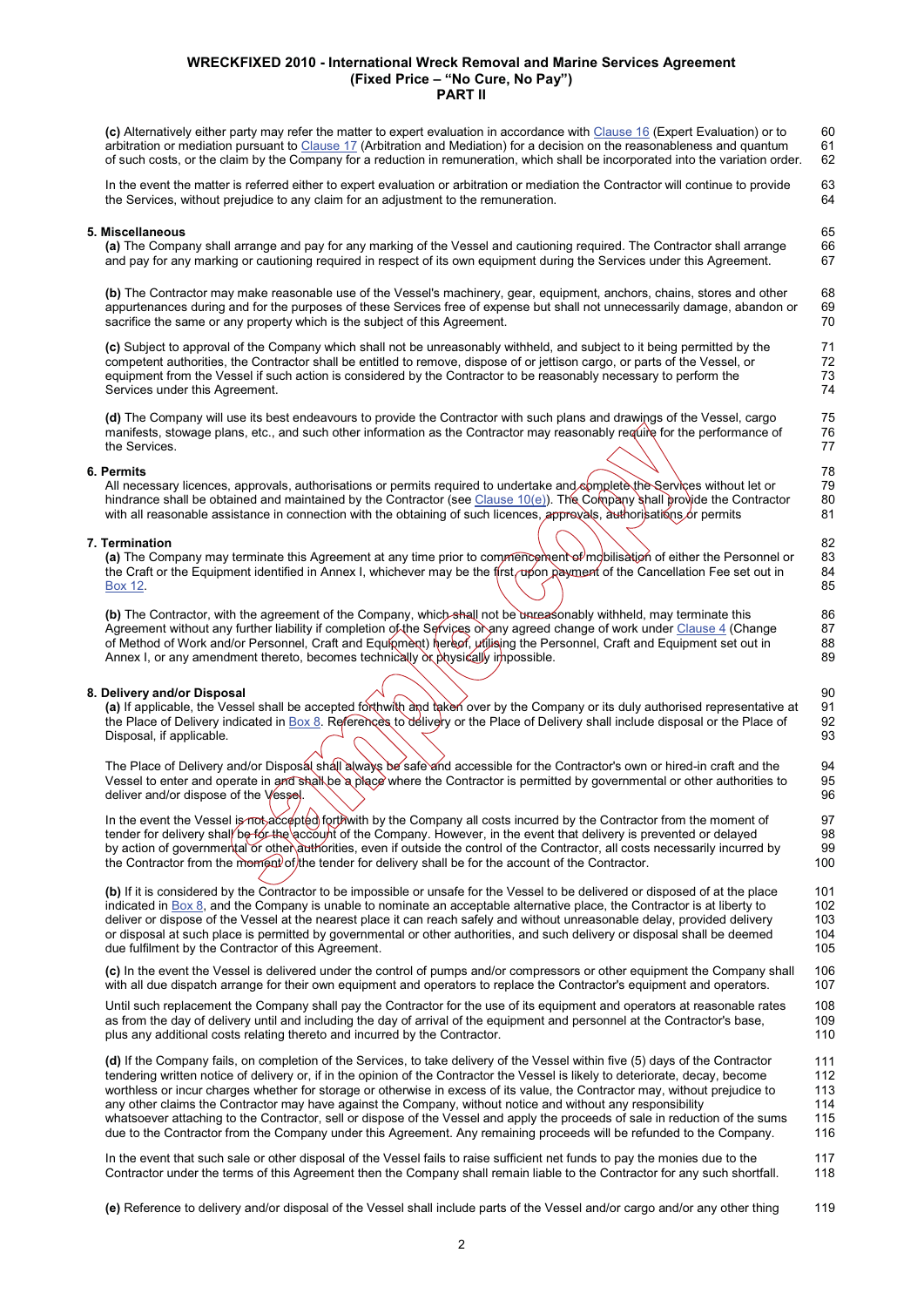| emanating from the Vessel and such delivery may take place at different times and different places (see Box 8).                                                                                                                                                                                                                                                                                                                                                                                                                                                                                                                                                                    | 120                                    |
|------------------------------------------------------------------------------------------------------------------------------------------------------------------------------------------------------------------------------------------------------------------------------------------------------------------------------------------------------------------------------------------------------------------------------------------------------------------------------------------------------------------------------------------------------------------------------------------------------------------------------------------------------------------------------------|----------------------------------------|
| 9. Payment<br>(a) The Company shall pay the Contractor the Fixed Price set out in Box 9, which amount shall be due and payable upon<br>completion of the Services as described in Box 7.                                                                                                                                                                                                                                                                                                                                                                                                                                                                                           | 121<br>122<br>123                      |
| (b) All monies due and payable to the Contractor under this Agreement shall be paid without any discount, deduction, set-off,<br>lien, claim or counterclaim.                                                                                                                                                                                                                                                                                                                                                                                                                                                                                                                      | 124<br>125                             |
| (c) All payments to the Contractor shall be made in the currency and to the bank account stipulated in Box 10.                                                                                                                                                                                                                                                                                                                                                                                                                                                                                                                                                                     | 126                                    |
| (d) If any amount payable under this Agreement has not been paid within seven (7) days of the due date, or if the security<br>required in accordance with Clause 11 (Security) is not provided within five (5) banking days following the request by the<br>Contractor, then at any time thereafter the Contractor shall be entitled to terminate this Agreement without prejudice to the<br>sums already due to the Contractor and to any further rights or remedies which the Contractor may have against the<br>Company, provided always that the Contractor shall give the Company at least three (3) working days' written notice of its<br>intention to exercise this right. | 127<br>128<br>129<br>130<br>131<br>132 |
| (e) The Contractor shall promptly invoice the Company for all sums payable under this Agreement. If any sums which become<br>due and payable are not actually received by the Contractor within the period specified in Box 11, they shall attract interest in<br>accordance with the rate set out in Box 11.                                                                                                                                                                                                                                                                                                                                                                      | 133<br>134<br>135                      |
| 10. Extra Costs<br>The follwing shall be paid by the Contractor as and when they fall due:                                                                                                                                                                                                                                                                                                                                                                                                                                                                                                                                                                                         | 136<br>137                             |
| (a) all port expenses, pilotage charges, harbour and canal dues and all other expenses of a similar mature levied upon or<br>payable in respect of the Vessel and the Contractor's own or hired-in craft;                                                                                                                                                                                                                                                                                                                                                                                                                                                                          | 138<br>139                             |
| (b) the costs of the services of any assisting tugs when reasonably deemed necessary by the Contractor of prescribed by port<br>or other authorities;                                                                                                                                                                                                                                                                                                                                                                                                                                                                                                                              | 140<br>141                             |
| (c) all costs in connection with clearance, agency fees, visas, guarantees and all other expenses of such kind;                                                                                                                                                                                                                                                                                                                                                                                                                                                                                                                                                                    | 142                                    |
| (d) all taxes and social security charges, stamp duties, or other levies payable in respect of or in connection with this<br>Agreement, any import - export dues and any customs or excise duties;                                                                                                                                                                                                                                                                                                                                                                                                                                                                                 | 143<br>144                             |
| (e) all costs incurred in obtaining and maintaining licences, approvals, authorisations or permits required to undertake and<br>complete the Services in accordance with Clause 6 (Permits)                                                                                                                                                                                                                                                                                                                                                                                                                                                                                        | 145<br>146                             |
| (f) all costs incurred due to requirements of governmental or other authorities or unions over and above those costs which<br>would otherwise be reasonably incurred by the Contractor in the execution of the Agreement.                                                                                                                                                                                                                                                                                                                                                                                                                                                          | 147<br>148                             |
| 11. Security<br>The Company shall provide on signing this Agreement and irrevocable and unconditional security in a form and amount as<br>agreed between the parties.                                                                                                                                                                                                                                                                                                                                                                                                                                                                                                              | 149<br>150<br>151                      |
| If required by the Contractor and also in the event that initially no security is requested, the Company shall provide security or<br>further security in a form and amount as agreed between the parties for all or part of any amount which may be or become<br>due under this Agreement. Such security shall be given on one or more occasions as and when reasonably required by the<br>Contractor.                                                                                                                                                                                                                                                                            | 152<br>153<br>154<br>155               |
| 12. Liabilities                                                                                                                                                                                                                                                                                                                                                                                                                                                                                                                                                                                                                                                                    | 156                                    |
| (a) The Contractor will indemnify and hold the Company harmless in respect of any liability adjudged due or claim reasonably<br>compromised arising out of inidity or death occurring during the Services hereunder to any of the following persons:                                                                                                                                                                                                                                                                                                                                                                                                                               | 157<br>158                             |
| (i) any servant, agent or sub-contractor of the Contractor;                                                                                                                                                                                                                                                                                                                                                                                                                                                                                                                                                                                                                        | 159                                    |
| (ii) any other person at or near the site of the operations for whatever purpose on behalf or at the request of the<br>Contractor.                                                                                                                                                                                                                                                                                                                                                                                                                                                                                                                                                 | 160<br>161                             |
| (b) The Company will indemnify and hold the Contractor harmless in respect of any liability adjudged due or claim reasonably<br>compromised arising from injury or death occurring during the Services hereunder to any of the following persons:                                                                                                                                                                                                                                                                                                                                                                                                                                  | 162<br>163                             |
| (i) any servant, agent or sub-contractor of the Company;                                                                                                                                                                                                                                                                                                                                                                                                                                                                                                                                                                                                                           | 164                                    |
| (ii) any other person at or near the site of the operations for whatever purpose on behalf or at the request of the<br>Company.                                                                                                                                                                                                                                                                                                                                                                                                                                                                                                                                                    | 165<br>166                             |
| (c) Neither the Company nor its servants, agents or sub-contractors shall have any liability to the Contractor for loss or damage<br>of whatsoever nature sustained by the Contractor's owned or hired-in craft or equipment (excluding portable salvage<br>equipment, materials or stores which are reasonably sacrificed during the disposal or other operations on the Vessel), whether<br>or not the same is due to breach of contract, negligence or any other fault on the part of the Company, its servants, agents or<br>sub-contractors.                                                                                                                                  | 167<br>168<br>169<br>170<br>171        |
| (d) Neither the Contractor nor its servants, agents or sub-contractors shall have any liability to the Company for loss or damage<br>of whatsoever nature sustained by the Vessel, whether or not the same is due to breach of contract, negligence or any other<br>fault on the part of the Contractor, its servants, agents or sub-contractors.                                                                                                                                                                                                                                                                                                                                  | 172<br>173<br>174                      |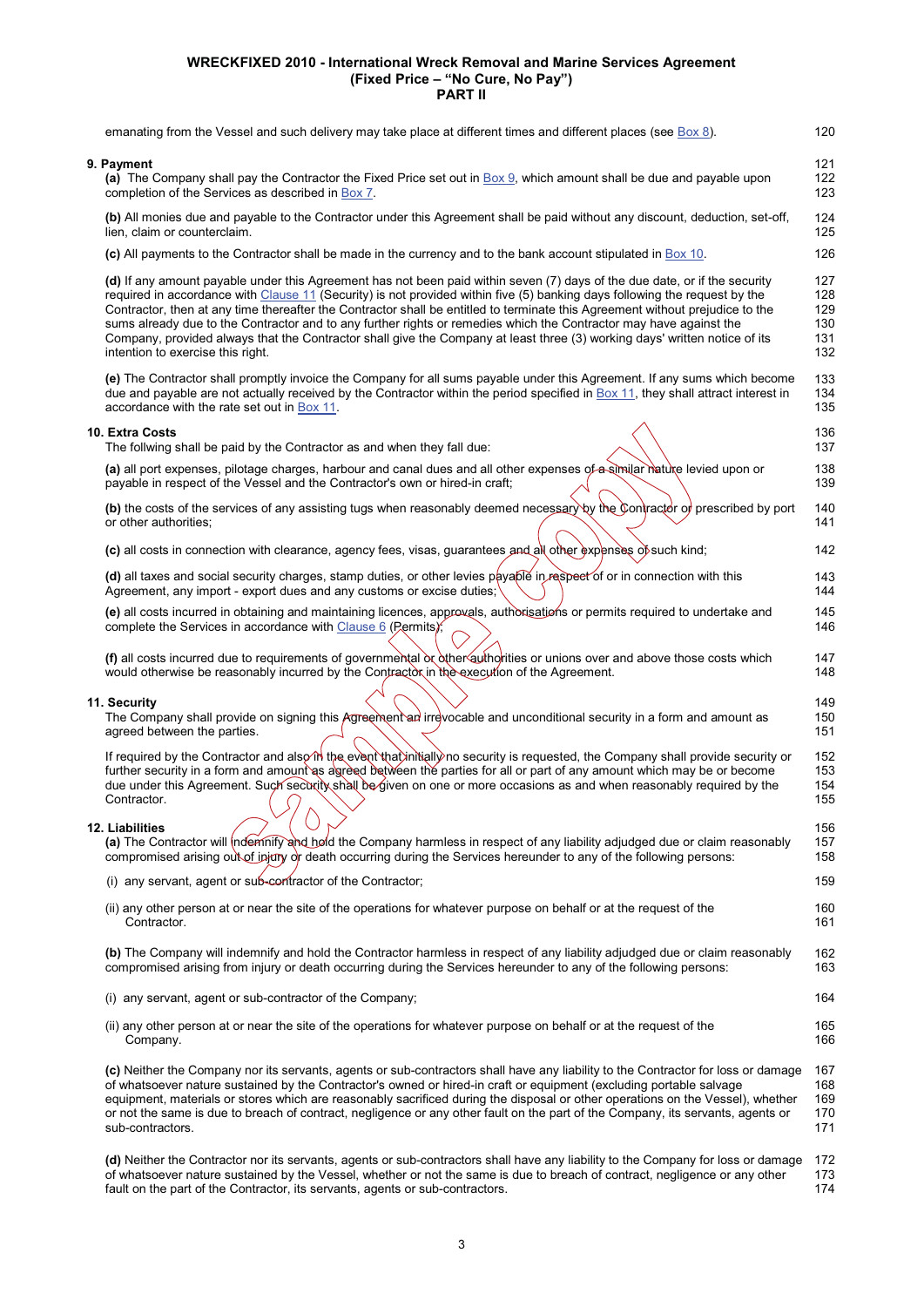| (e) Neither party shall be liable to the other party for:                                                                                                                                                                                                                                                                                                                                                                                                                                                                                                                                                                                                                                                                                                                                                                                                                                                                                                                                                                                                                                                                                                                         | 175                                                                |
|-----------------------------------------------------------------------------------------------------------------------------------------------------------------------------------------------------------------------------------------------------------------------------------------------------------------------------------------------------------------------------------------------------------------------------------------------------------------------------------------------------------------------------------------------------------------------------------------------------------------------------------------------------------------------------------------------------------------------------------------------------------------------------------------------------------------------------------------------------------------------------------------------------------------------------------------------------------------------------------------------------------------------------------------------------------------------------------------------------------------------------------------------------------------------------------|--------------------------------------------------------------------|
| (i) any loss of profit, loss of use or loss of production whatsoever and whether arising directly or indirectly from the<br>performance or non-performance of this Agreement, and whether or not the same is due to negligence or any other fault<br>on the part of either party, their servants, agents or sub-contractors; or                                                                                                                                                                                                                                                                                                                                                                                                                                                                                                                                                                                                                                                                                                                                                                                                                                                   | 176<br>177<br>178                                                  |
| (ii) any consequential loss or damage for any reason whatsoever, whether or not the same is due to any breach of contract,<br>negligence or any other fault on the part of either party, their servants, agents or sub-contractors.                                                                                                                                                                                                                                                                                                                                                                                                                                                                                                                                                                                                                                                                                                                                                                                                                                                                                                                                               | 179<br>180                                                         |
| 13. Himalaya Clause<br>All exceptions, exemptions, defences, immunities, limitations of liability, indemnities, privileges and conditions granted or<br>provided by this Agreement for the benefit of the Contractor or the Company shall also apply to and be for the benefit of their<br>respective sub-contractors, operators, the Vessel's owners (if the Company is the demise/bareboat charterer), masters,<br>officers and crews and to and be for the benefit of all bodies corporate parent of, subsidiary to, affiliated with or under the<br>same management as either of them, as well as all directors, officers, servants and agents of the same and to and be for<br>the benefit of all parties performing Services within the scope of this Agreement for or on behalf of the Contractor or the<br>Company as servants, agents and sub-contractors of such parties. The Contractor or the Company shall be deemed to be<br>acting as agent or trustee of and for the benefit of all such persons, entities and Vessels set forth above but only for the limited<br>purpose of contracting for the extension of such benefits to such persons, bodies and Vessels. | 181<br>182<br>183<br>184<br>185<br>186<br>187<br>188<br>189<br>190 |
| 14. Lien<br>Without prejudice to any other rights which the Contractor may have, whether in rem or in persoram, the Contractor shall be<br>entitled to exercise a possessory lien upon the Vessel in respect of any amount howsoever or-whatsoever due to the Contractor<br>under this Agreement and shall for the purpose of exercising such possessory lien be entitled to take and/or keep possession of<br>the Vessel, provided always that the Company shall pay to the Contractor all reasonable costs and expenses howsoever or<br>whatsoever incurred by or on behalf of the Contractor in exercising or attempting or preparing to exercise such lien.                                                                                                                                                                                                                                                                                                                                                                                                                                                                                                                   | 191<br>192<br>193<br>194<br>195<br>196                             |
| 15. Time for Suit<br>Any claim which may arise out of or in connection with this Agreement or any of the Services performed hereunder shall be<br>notified to the party against whom such claim is made, within twelve (12) months of completion or termination of the Services<br>hereunder, or within twelve (12) months of any claim by a third party, whichever is later. Any suit shall be brought within twelve<br>(12) months of the notification to the party against whom the claim is made /tf either of these conditions is not complied with,<br>the claim and all rights whatsoever and howsoever shall be absolutely barred and extinguished.                                                                                                                                                                                                                                                                                                                                                                                                                                                                                                                       | 197<br>198<br>199<br>200<br>201<br>202                             |
| <b>16. Expert Evaluation</b><br>(a) If the parties are unable to agree the alteration to costs under Clause $4(a)$ or Clause $4(b)$ , then either party may request an<br>expert evaluation in accordance with the following procedure:                                                                                                                                                                                                                                                                                                                                                                                                                                                                                                                                                                                                                                                                                                                                                                                                                                                                                                                                           | 203<br>204<br>205                                                  |
| (i) The party seeking the evaluation shall propose three (3) experts from the persons currently on the Panel of Special<br>Casualty Representatives maintained by the Salvage Arbitration Branch of the Corporation of Lloyd's to the other party in<br>writing having checked that the proposed experts are available and willing to be appointed. The other party may select one<br>of the proposed experts by responding in writing within twenty-four (24) hours. The party seeking the evaluation will then, as<br>soon as possible (and in any event in less than twelve $(1/2)$ hours) appoint the expert selected by the other party or, if none<br>has been selected, one of the three (3) experts proposed (hereinafter "the Expert").                                                                                                                                                                                                                                                                                                                                                                                                                                  | 206<br>207<br>208<br>209<br>210<br>211<br>212                      |
| (ii) Both parties shall provide short written statements to the Expert setting out their arguments within forty-eight (48) hours of<br>their acceptance of instructions and shall provide copies of their statement to the other party.                                                                                                                                                                                                                                                                                                                                                                                                                                                                                                                                                                                                                                                                                                                                                                                                                                                                                                                                           | 213<br>214                                                         |
| (iii)The Expert shall, within seventy/two (72) hours of receipt of written statements, advise the parties in writing of the alteration<br>to costs. The Expert may also provide short reasons explaining the evaluation.                                                                                                                                                                                                                                                                                                                                                                                                                                                                                                                                                                                                                                                                                                                                                                                                                                                                                                                                                          | 215<br>216                                                         |
| (iv)The Expert's rate of remuneration shall be the applicable rate plus bonus as set from time to time by the SCOPIC<br>Committee for a Salvage Master. The costs of the Expert shall be paid by the party seeking the expert evaluation, but<br>such party shall then be entitled to recover fifty per cent (50%) of the Expert's fees from the other party.                                                                                                                                                                                                                                                                                                                                                                                                                                                                                                                                                                                                                                                                                                                                                                                                                     | 217<br>218<br>219                                                  |
| (b) If the Expert's evaluation is not agreed by both parties, the Company shall in any event make payments to the Contractor<br>calculated in accordance with the evaluation. Such payments shall be on a provisional basis and without prejudice to the<br>parties' rights to seek a determination in accordance with Clause 17 (Arbitration and Mediation).                                                                                                                                                                                                                                                                                                                                                                                                                                                                                                                                                                                                                                                                                                                                                                                                                     | 220<br>221<br>222                                                  |
| 17. Arbitration and Mediation<br>This Clause 17 applies to any dispute arising under this Agreement.                                                                                                                                                                                                                                                                                                                                                                                                                                                                                                                                                                                                                                                                                                                                                                                                                                                                                                                                                                                                                                                                              | 223<br>224                                                         |
| (a) *This Agreement shall be governed by and construed in accordance with English law and any dispute arising out of or in<br>connection with this Agreement shall be referred to arbitration in London in accordance with the Arbitration Act 1996 or any<br>statutory modification or re-enactment thereof save to the extent necessary to give effect to the provisions of this Clause.                                                                                                                                                                                                                                                                                                                                                                                                                                                                                                                                                                                                                                                                                                                                                                                        | 225<br>226<br>227                                                  |
| The reference shall be to a sole arbitrator ("Arbitrator"), to be selected by the first party claiming arbitration from the persons<br>currently on the Panel of Lloyd's Salvage Arbitrators with a right of appeal from an award made by the Arbitrator to either party<br>by notice in writing to the other within twenty-eight (28) days of the date of publication of the original Arbitrator's Award.                                                                                                                                                                                                                                                                                                                                                                                                                                                                                                                                                                                                                                                                                                                                                                        | 228<br><b>229</b><br>230                                           |
| The Arbitrator on appeal shall be the person currently acting as Lloyd's Appeal Arbitrator.                                                                                                                                                                                                                                                                                                                                                                                                                                                                                                                                                                                                                                                                                                                                                                                                                                                                                                                                                                                                                                                                                       | 231                                                                |
| No suit shall be brought before another Tribunal, or in another jurisdiction, except that either party shall have the option to<br>bring proceedings to obtain conservative seizure or other similar remedy against any assets owned by the other party in<br>any state or jurisdiction where such assets may be found.                                                                                                                                                                                                                                                                                                                                                                                                                                                                                                                                                                                                                                                                                                                                                                                                                                                           | 232<br>233<br>234                                                  |

Both the Arbitrator and Appeal Arbitrator shall have the same powers as an Arbitrator and an Appeal Arbitrator under LOF 235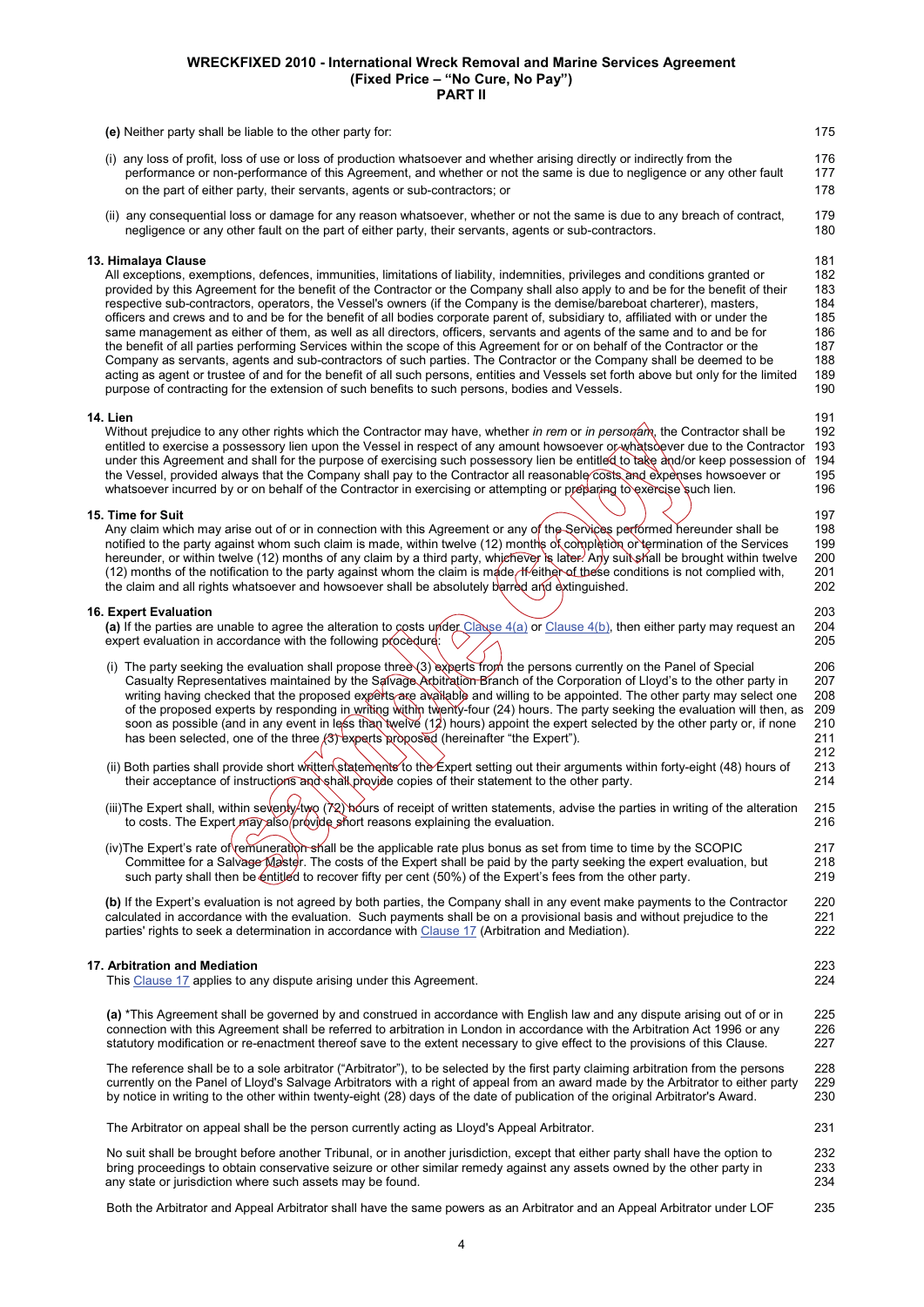| 2000 or any standard revision thereof, including a power to order a payment on account of any monies due to the<br>Contractor pending final determination of any dispute between the parties hereto.                                                                                                                                                                                                                                                                                                                                                                                                                                                                             | 236<br>237                             |
|----------------------------------------------------------------------------------------------------------------------------------------------------------------------------------------------------------------------------------------------------------------------------------------------------------------------------------------------------------------------------------------------------------------------------------------------------------------------------------------------------------------------------------------------------------------------------------------------------------------------------------------------------------------------------------|----------------------------------------|
| In cases where neither the claim nor any counterclaim exceeds the sum of US\$50,000 (or such other sum as the parties may<br>agree) the arbitration shall be conducted in accordance with the LMAA Small Claims Procedure current at the time when the<br>arbitration proceedings are commenced.                                                                                                                                                                                                                                                                                                                                                                                 | 238<br>239<br>240                      |
| In cases where the claim or any counterclaim exceeds the sum agreed for the LMAA Small Claims Procedure and neither the<br>claim nor any counterclaim exceeds the sum of US\$400,000 (or such other sum as the parties may agree) the arbitration shall<br>be conducted in accordance with the LMAA Intermediate Claims Procedure current at the time when the arbitration<br>proceedings are commenced.                                                                                                                                                                                                                                                                         | 241<br>242<br>243<br>244               |
| (b) *This Agreement shall be governed by and construed in accordance with Title 9 of the United States Code and the Maritime<br>Law of the United States and any dispute arising out of or in connection with this Agreement shall be referred to three<br>persons at New York, one to be appointed by each of the parties hereto, and the third by the two so chosen; their decision or<br>that of any two of them shall be final, and for the purposes of enforcing any award, judgement may be entered on an award by<br>any court of competent jurisdiction. The proceedings shall be conducted in accordance with the rules of the Society of<br>Maritime Arbitrators, Inc. | 245<br>246<br>247<br>248<br>249<br>250 |
| In cases where neither the claim nor any counterclaim exceeds the sum of US\$50,000 (or such other sum as the parties may<br>agree) the arbitration shall be conducted in accordance with the Shortened Arbitration Procedure of the Society of Maritime<br>Arbitrators, Inc. current at the time when the arbitration proceedings are commenced.                                                                                                                                                                                                                                                                                                                                | 251<br>252<br>253                      |
| (c) *This Agreement shall be governed by and construed in accordance with the laws of the place mulually agreed by the<br>parties and any dispute arising out of or in connection with this Agreement shall be referred to arbitration at a mutually<br>agreed place, subject to the procedures applicable there.                                                                                                                                                                                                                                                                                                                                                                | 254<br>255<br>256                      |
| (d) Notwithstanding $17(a)$ , $17(b)$ or $17(c)$ above, the parties may agree at any time to refer to mediation any difference<br>and/or dispute arising out of or in connection with this Agreement. In the case of a dispute in respect of which<br>arbitration has been commenced under $17(a)$ , $17(b)$ or $17(c)$ above, the following shall apply.                                                                                                                                                                                                                                                                                                                        | 257<br>258<br>259                      |
| (i) Either party may at any time and from time to time elect to refer the dispute or part of the dispute to mediation by<br>service on the other party of a written notice (the "Mediation Notice") calling on the other party to agree to mediation.                                                                                                                                                                                                                                                                                                                                                                                                                            | 260<br>261                             |
| (ii) The other party shall thereupon within fourteen (14) calendar days of reseipt of the Mediation Notice confirm that they<br>agree to mediation, in which case the parties shall thereafter agree a mediator within a further fourteen (14) calendar<br>days, failing which on the application of either party a mediator will be appointed promptly by the Arbitrator or such<br>person as the Arbitrator may designate for that purpose. The mediation shall be conducted in such place and in<br>accordance with such procedure and on such terms as the parties may agree or, in the event of disagreement, as<br>may be set by the mediator.                             | 262<br>263<br>264<br>265<br>266<br>267 |
| (iii) If the other party does not agree to mediate, that fact may be brought to the attention of the Tribunal and may be<br>taken into account by the Tribunal when allocating the costs of the arbitration as between the parties.                                                                                                                                                                                                                                                                                                                                                                                                                                              | 268<br>269                             |
| (iv) The mediation shall not affect the right of either party to seek such relief or take such steps as it considers necessary<br>to protect its interest.                                                                                                                                                                                                                                                                                                                                                                                                                                                                                                                       | 270<br>271                             |
| (v) Either party may advise the Arbitrator that they have agreed to mediation. The arbitration procedure shall continue<br>during the conduct of the mediation but the Arbitrator may take the mediation timetable into account when setting the<br>timetable for steps in the arbitration.                                                                                                                                                                                                                                                                                                                                                                                      | 272<br>273                             |
| (vi) Unless otherwise agreed or specified in the mediation terms, each party shall bear its own costs incurred in the mediation<br>and the parties shall share equally the mediator's costs and expenses.                                                                                                                                                                                                                                                                                                                                                                                                                                                                        | 274<br>275                             |
| (vii) The mediation process shall be without prejudice and confidential and no information or documents disclosed during<br>it shall be revealed to the Arbitrator except to the extent that they are disclosable under the law and procedure<br>governing the arbitration.                                                                                                                                                                                                                                                                                                                                                                                                      | 276<br>277<br>278                      |
| (Note: The parties should be aware that the mediation process may not necessarily interrupt time limits.)                                                                                                                                                                                                                                                                                                                                                                                                                                                                                                                                                                        | 279                                    |
| (e) If Box 13 in PART I is not appropriately filled in, Sub-clause 17(a) of this Clause shall apply Sub-clause 17(d) shall apply in<br>all cases.                                                                                                                                                                                                                                                                                                                                                                                                                                                                                                                                | 280<br>281                             |
| *Sub-clauses $17(a)$ , $17(b)$ and $17(c)$ are alternatives; indicate alternative agreed in Box 13.                                                                                                                                                                                                                                                                                                                                                                                                                                                                                                                                                                              | 282                                    |
| <b>18. Notices Clause</b><br>(a) All notices given by either party or their agents to the other party or their agents in accordance with the provisions of<br>this Agreement shall be in writing and shall, unless specifically provided in this Agreement to the contrary, be sent to the<br>address for that other party as set out in Boxes 2 and 3 or as appropriate or to such other address as the other party may<br>designate in writing.                                                                                                                                                                                                                                | 283<br>284<br>285<br>286<br>287        |
| A notice may be sent by registered or recorded mail, facsimile, electronically or delivered by hand in accordance with this<br>Sub-clause 18(a).                                                                                                                                                                                                                                                                                                                                                                                                                                                                                                                                 | 288<br>289                             |
| (b) Any notice given under this Agreement shall take effect on receipt by the other party and shall be deemed to have been                                                                                                                                                                                                                                                                                                                                                                                                                                                                                                                                                       | 290                                    |

received: 291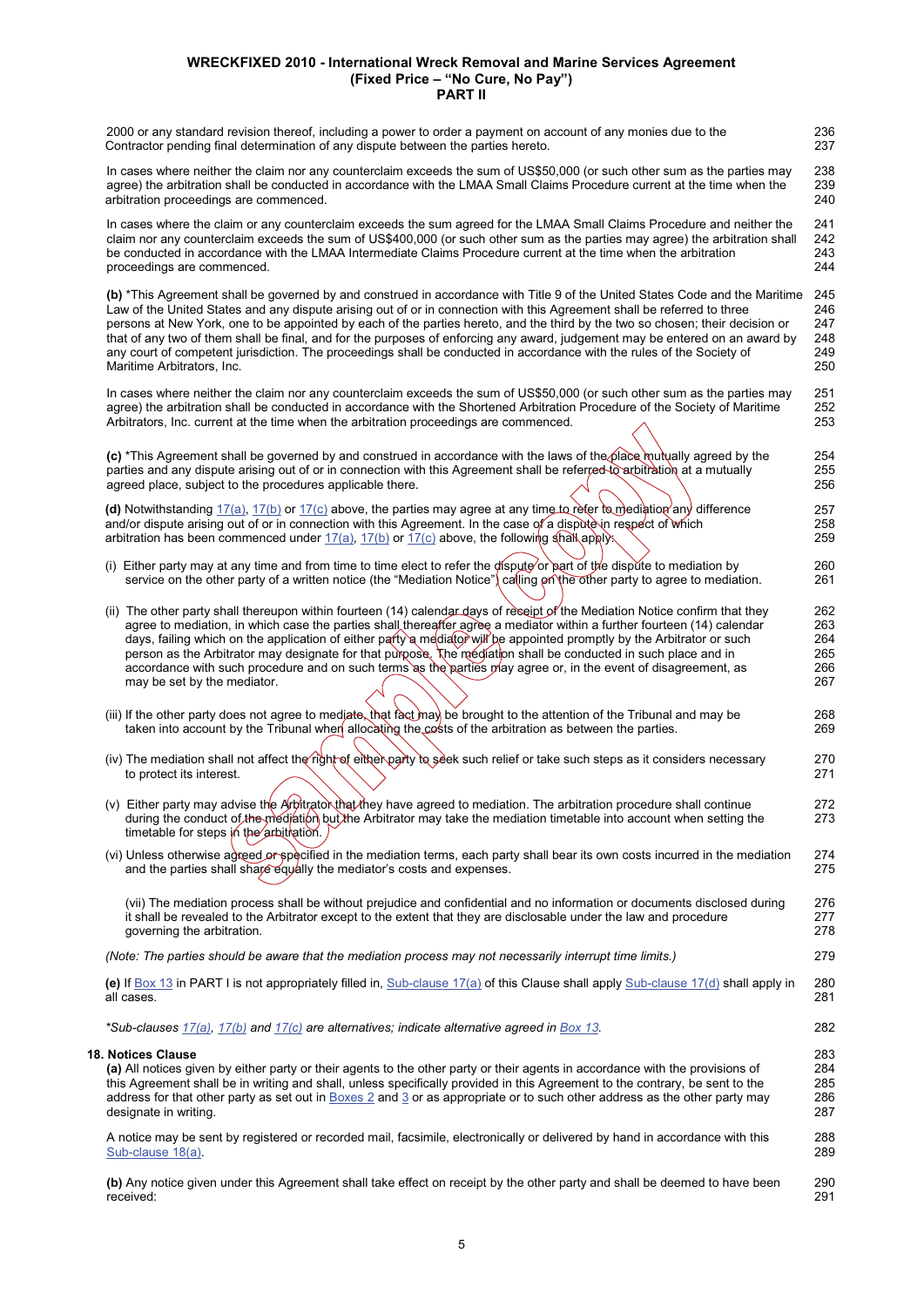| (i) if posted, on the seventh $(7th)$ day after posting;                                                                                                                                                                                                                                                                                                                                                                                                                                                                                                 | 292                                    |
|----------------------------------------------------------------------------------------------------------------------------------------------------------------------------------------------------------------------------------------------------------------------------------------------------------------------------------------------------------------------------------------------------------------------------------------------------------------------------------------------------------------------------------------------------------|----------------------------------------|
| (ii) if sent by facsimile or electronically, on the day of transmission; or                                                                                                                                                                                                                                                                                                                                                                                                                                                                              | 293                                    |
| (iii) if delivered by hand, on the day of delivery.                                                                                                                                                                                                                                                                                                                                                                                                                                                                                                      | 294                                    |
| And in each case proof of posting, handing in or transmission shall be proof that notice has been given, unless proven to the<br>contrary.                                                                                                                                                                                                                                                                                                                                                                                                               | 295<br>296                             |
| 19. Insurance<br>(a) The Contractor warrants that throughout the period of this Agreement it will maintain full cover against normal P&I<br>risks including salvors' liabilities as evidenced by a Certificate of Entry issued by a P&I Club or insurer acceptable to the<br>Company and shall comply with all the requirements of the policy.                                                                                                                                                                                                           | 297<br>298<br>299<br>300               |
| (b) The Company warrants that throughout the period of this Agreement it will maintain full cover against normal P&I risks<br>for the Vessel as evidenced by a Certificate of Entry issued by a P&I Club or insurer stated in Box $4(ix)$ and shall comply with<br>all the requirements of the policy.                                                                                                                                                                                                                                                   | 301<br>302<br>303                      |
| 20. Pollution<br>(a) The Contractor shall exercise due care throughout the performance of the Services to prevent and minimise damage to<br>the environment and shall also put in place, maintain and implement throughout the Services a pollution response plan which<br>meets the requirements of the competent authorities and the Company, or the Company Representative if applicable. The<br>Contractor shall provide the Company with a copy of the pollution response plan on request by the Company.                                           | 304<br>305<br>306<br>307<br>308        |
| (b) The Company shall indemnify and hold the Contractor harmless in respect of any and all consequences of any pollution<br>which results from any discharge or escape of any pollutant from the Vessel except where such pollution arises as a<br>consequence of the negligence of the Contractor, its sub-contractors, its agents and/orservants.                                                                                                                                                                                                      | 309<br>310<br>311                      |
| (c) The Contractor shall indemnify and hold the Company harmless in respect of any and all consequences of any<br>pollution which results from any discharge or escape of any pollutant from its own or from hired-in craft.                                                                                                                                                                                                                                                                                                                             | 312<br>313                             |
| 21. Rotation and Replacement of Craft, Equipment and Personal<br>The Contractor shall have the right to rotate and replace any craft, equipment and personnel with other suitable replacement<br>craft, equipment and personnel subject to the approval of the Company, $\delta x$ the Company Representative if applicable, which<br>shall not be unreasonably withheld.                                                                                                                                                                                | 314<br>315<br>316<br>317               |
| 22. General Provisions<br>(a) Severability<br>If, in any legal proceedings, it is determined that any provision of this Agreement is unenforceable under applicable law, then<br>the unenforceable provision shall automatically be amended to conform to that which is enforceable under the law. In any<br>event, the validity or enforceability of any provision shall not affect any other provision of this Agreement, and this Agreement<br>shall be construed and enforced as if such provision had hot been included.                            | 318<br>319<br>320<br>321<br>322<br>323 |
| (b) Third Party Beneficiaries<br>Except as specifically provided for elsewhere in this Agreement, this Agreement shall not be construed to confer any benefit on<br>any third party not a party to this Agreement nor snall this Agreement provide any rights to such third party to enforce any<br>provision of this Agreement.                                                                                                                                                                                                                         | 324<br>325<br>326<br>327               |
| (c) Waiver<br>No benefit or right accruing to either party under this Agreement shall be waived unless the waiver is reduced to writing and<br>signed by both the Contractor and the Company. The failure of either party to exercise any of its rights under this Agreement,<br>including but not limited to either party's failure to comply with any time limit set out in this Agreement, shall in no way<br>constitute a waiver of those rights, nor shall such failure excuse the other party from any of its obligations under this<br>Agreement. | 328<br>329<br>330<br>331<br>332<br>333 |
| (d) Warranty of Authority<br>The Contractor and the Company each warrant and represent that the person whose signature appears in Part I above is its<br>representative and is duly authorized to execute this Agreement as a binding commitment of such party.                                                                                                                                                                                                                                                                                          | 334<br>335<br>336                      |
| (e) Singular/Plural<br>The singular includes the plural and vice versa as the context admits or requires.                                                                                                                                                                                                                                                                                                                                                                                                                                                | 337<br>338                             |
| (f) Headings<br>The headings to the clauses and appendices to this Agreement are for convenience only and shall not affect its construction<br>or interpretation.                                                                                                                                                                                                                                                                                                                                                                                        | 339<br>340<br>341                      |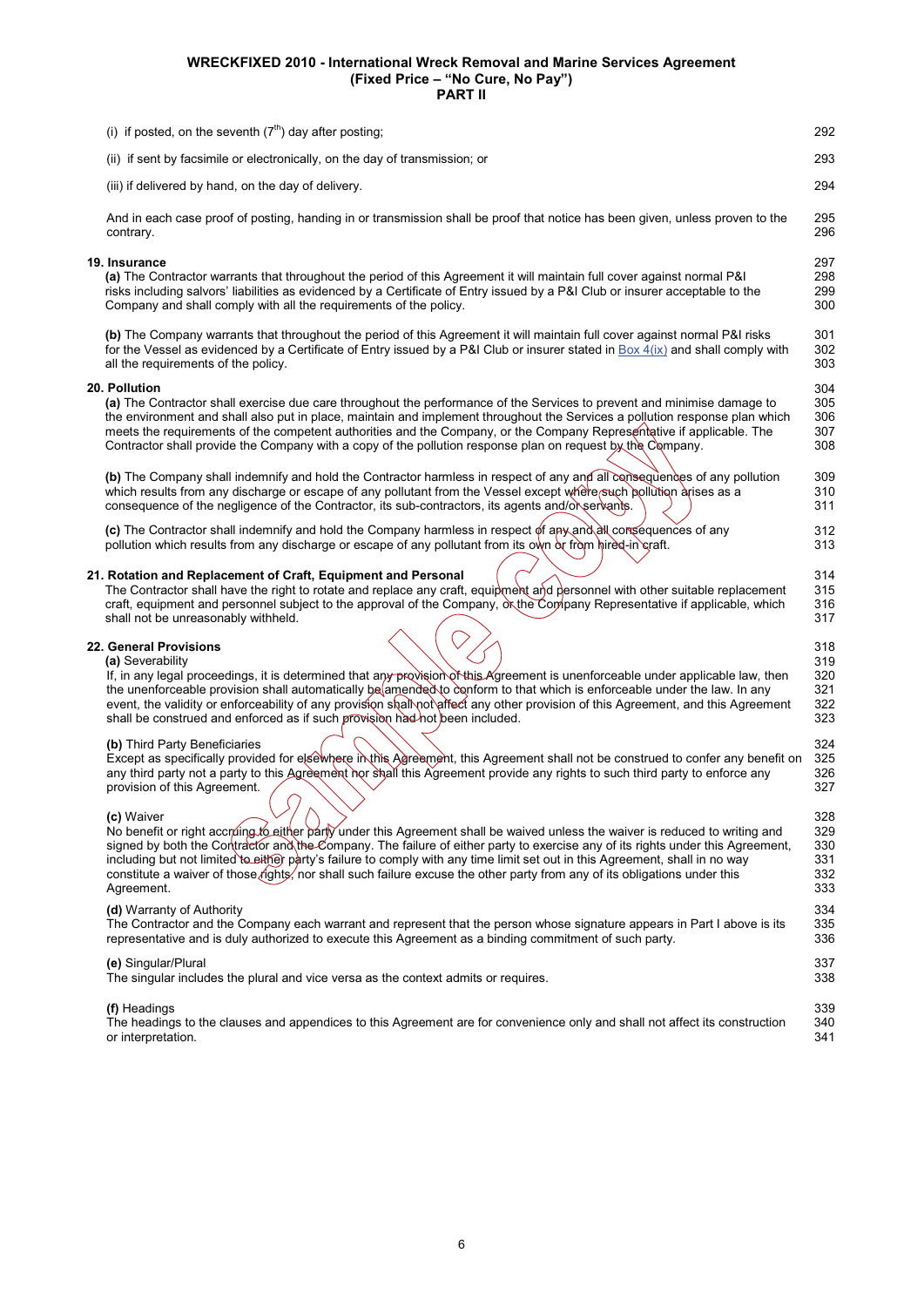#### **ANNEX I (SCHEDULE OF PERSONNEL, CRAFT AND EQUIPMENT) INTERNATIONAL WRECK REMOVAL AND MARINE SERVICES AGREEMENT (FIXED PRICE – "NO CURE, NO PAY") CODE NAME: WRECKFIXED 2010**

Dated:

Vessel:

Schedule of Personnel, Craft and Equipment (Cl. 2, 4 and 7)

continued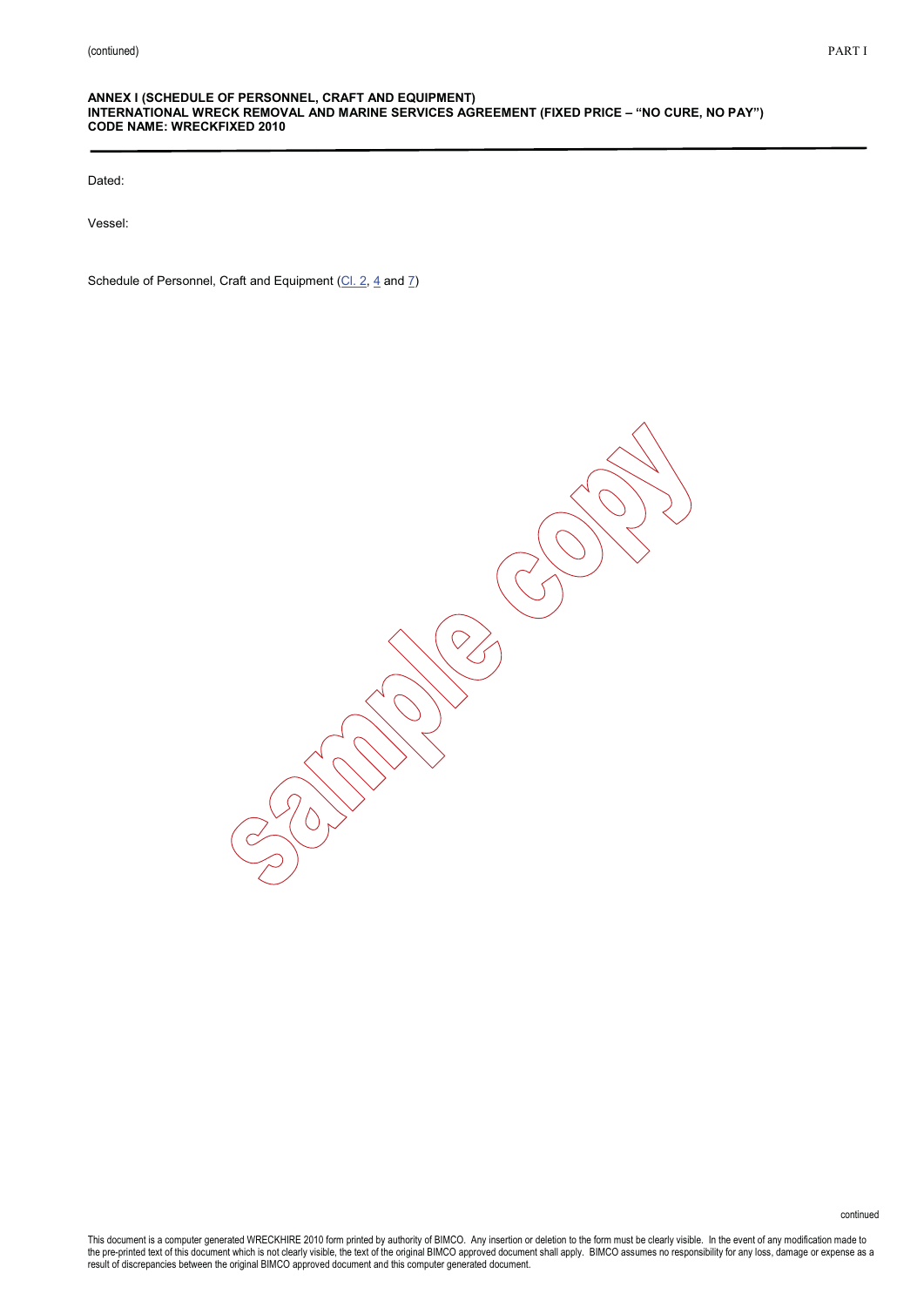#### **ANNEX II (METHOD OF WORK AND ESTIMATED TIME SCHEDULE) INTERNATIONAL WRECK REMOVAL AND MARINE SERVICES AGREEMENT (FIXED PRICE – "NO CURE, NO PAY") CODE NAME: WRECKFIXED 2010**

Dated:

Vessel:

Method of Work and Estimated Time Schedule (Cl. 2 and 4)

This document is a computer generated WRECKHIRE 2010 form printed by authority of BIMCO. Any insertion or deletion to the form must be clearly visible. In the event of any modification made to the pre-printed text of this document which is not clearly visible, the text of the original BIMCO approved document shall apply. BIMCO assumes no responsibility for any loss, damage or expense as a<br>result of discrepancies

continued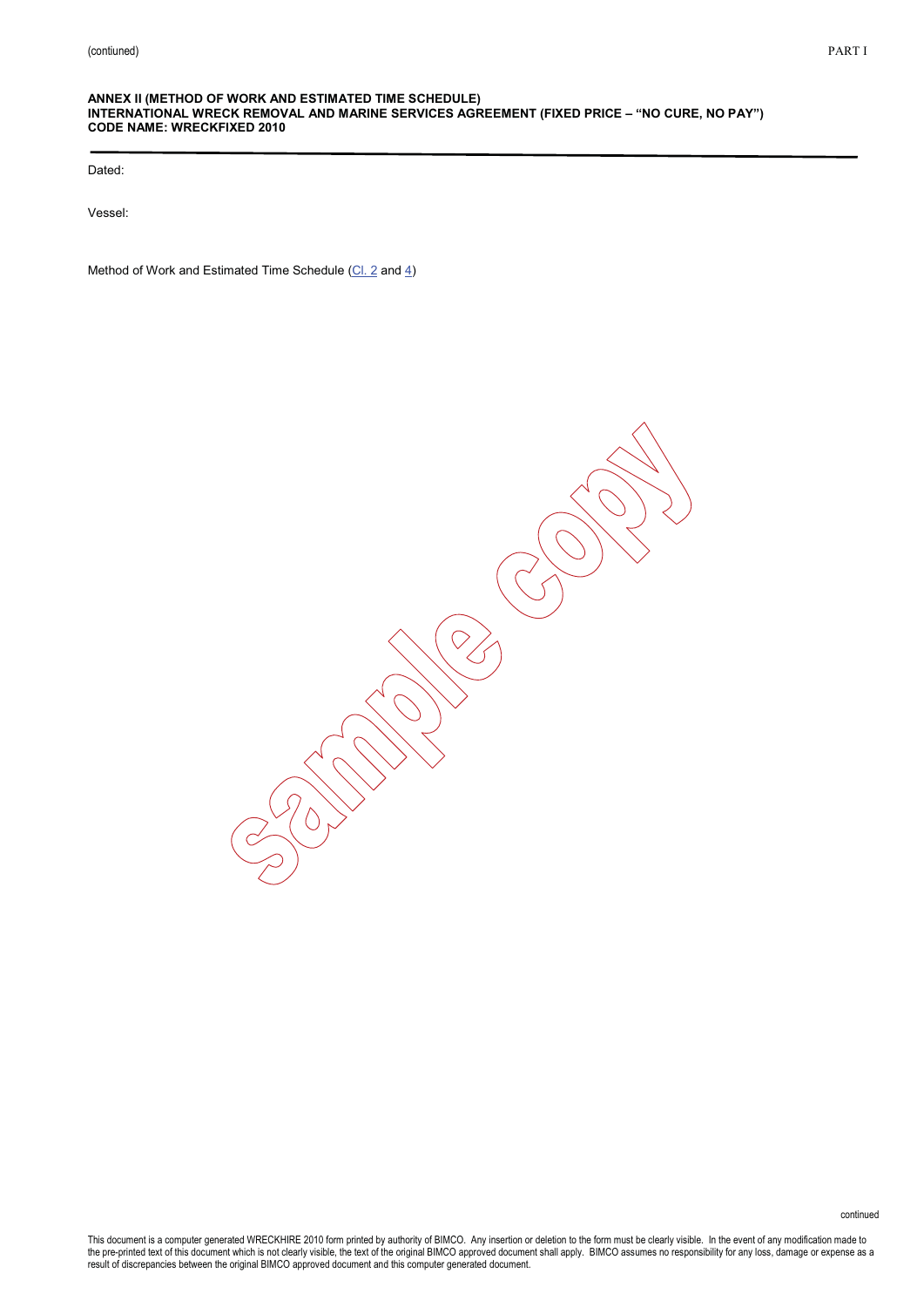## **ANNEX III (CONTRACTOR'S DAILY REPORTS) INTERNATIONAL WRECK REMOVAL AND MARINE SERVICES AGREEMENT (FIXED PRICE – "NO CURE, NO PAY") CODE NAME: WRECKFIXED 2010**

| Date                              |      | Report no |      |                        |  |  |
|-----------------------------------|------|-----------|------|------------------------|--|--|
| Status of wreck:                  |      |           |      |                        |  |  |
| Vessel                            |      |           |      |                        |  |  |
| Cargo                             |      |           |      |                        |  |  |
| <b>Bunkers</b>                    |      |           |      |                        |  |  |
| Status of wreck site:             |      |           |      |                        |  |  |
|                                   |      |           |      |                        |  |  |
|                                   |      |           |      |                        |  |  |
| Weather on location:              |      |           |      |                        |  |  |
|                                   | 1200 |           | 2400 | Forecast next 24 hours |  |  |
| Wind direction & speed (Bft)      |      |           |      |                        |  |  |
| Swell direction & height (m)      |      |           |      |                        |  |  |
| Wave Height & max wave height (m) |      |           |      |                        |  |  |
| Long range forecast (5 days):     |      |           |      |                        |  |  |
|                                   |      |           |      |                        |  |  |
|                                   |      |           |      |                        |  |  |
| Services:                         |      |           |      |                        |  |  |
| - performed in last 24 hours:     |      |           |      |                        |  |  |
|                                   |      |           |      |                        |  |  |
|                                   |      |           |      |                        |  |  |
| - planned for next 24 hours:      |      |           |      |                        |  |  |
|                                   |      |           |      |                        |  |  |
|                                   |      |           |      |                        |  |  |
|                                   |      |           |      |                        |  |  |
|                                   |      |           |      |                        |  |  |
| Areas of concern:                 |      |           |      |                        |  |  |
| Health & safety                   |      |           |      |                        |  |  |
|                                   |      |           |      |                        |  |  |
|                                   |      |           |      |                        |  |  |
|                                   |      |           |      |                        |  |  |
| Environmental                     |      |           |      |                        |  |  |
|                                   |      |           |      |                        |  |  |
|                                   |      |           |      |                        |  |  |
|                                   |      |           |      |                        |  |  |
|                                   |      |           |      |                        |  |  |
| Other                             |      |           |      |                        |  |  |
|                                   |      |           |      |                        |  |  |
|                                   |      |           |      |                        |  |  |
|                                   |      |           |      |                        |  |  |
|                                   |      |           |      |                        |  |  |
|                                   |      |           |      |                        |  |  |
| Comments:                         |      |           |      |                        |  |  |
| Contractor's Representative       |      |           |      |                        |  |  |
|                                   |      |           |      |                        |  |  |
|                                   |      |           |      |                        |  |  |
| Company's Representative          |      |           |      |                        |  |  |

This document is a computer generated WRECKHIRE 2010 form printed by authority of BIMCO. Any insertion or deletion to the form must be clearly visible. In the event of any modification made to the pre-printed text of this document which is not clearly visible, the text of the original BIMCO approved document shall apply. BIMCO assumes no responsibility for any loss, damage or expense as a<br>result of discrepancies

continued